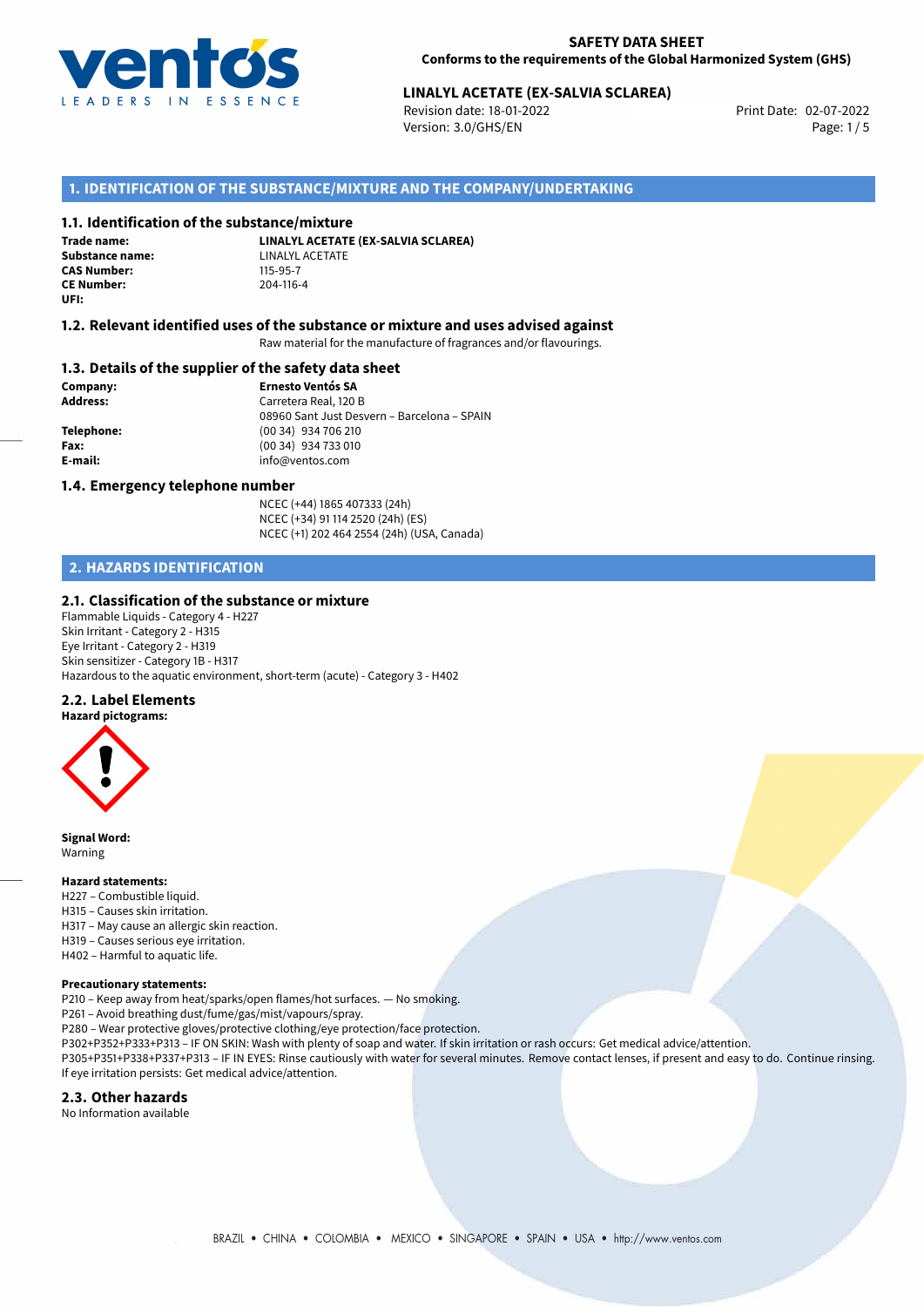

# **LINALYL ACETATE (EX-SALVIA SCLAREA)**<br>Revision date: 18-01-2022<br>Print Date: 02-07-2022

Revision date: 18-01-2022 Version: 3.0/GHS/EN Page: 2 / 5

# **3. COMPOSITION/INFORMATION ON INGREDIENTS**

#### **3.1. Substances**

| Chemical name: | LINALYL ACETATE |
|----------------|-----------------|
| CAS number:    | 115-95-7        |
| EC number:     | 204-116-4       |

#### **Hazardous constituents:**

| <b>Chemical Name</b> | % (w/w)       | <b>CAS No</b><br><b>EC No</b> | <b>Classification according to GHS</b>                                                                                                                                                                                                                                               |
|----------------------|---------------|-------------------------------|--------------------------------------------------------------------------------------------------------------------------------------------------------------------------------------------------------------------------------------------------------------------------------------|
| LINALYL ACETATE      | >50           | 115-95-7<br>204-116-4         | Flammable Liquids - Category 4 - H227<br>Skin Irritant - Category 2 - H315<br>Eye Irritant - Category 2B - H320<br>Skin sensitizer - Category 1 - H317<br>Hazardous to the aquatic environment, short-term (acute) - Category 3 - H402                                               |
| LINALOOL             | $>1$ ; $<$ 10 | 78-70-6<br>201-134-4          | Flammable Liquids - Category 4 - H227<br>Acute Toxicity - Category 5 (oral) - H303<br>Skin Irritant - Category 2 - H315<br>Eye Irritant - Category 2A - H319<br>Skin sensitizer - Category 1B - H317<br>Hazardous to the aquatic environment, short-term (acute) - Category 3 - H402 |

[See the full text of the hazard statements in section 16.](#page-4-0)

#### **3.2. Mixtures**

Not applicable.

# **4. FIRST-AID MEASURES**

# **4.1. Description of necessary first aid measures**

| Ingestion:    | Rinse mouth with water.                                                                                               |
|---------------|-----------------------------------------------------------------------------------------------------------------------|
|               | Obtain medical advice.                                                                                                |
|               | Keep at rest. Do not induce vomiting.                                                                                 |
| Eye contact:  | In case of contact with eyes, rinse immediately with plenty of water for at least 15 minutes and seek medical advice. |
| Inhalation:   | Remove person to fresh air and keep at rest.                                                                          |
|               | Seek immediate medical advice.                                                                                        |
| Skin contact: | Take off immediately all contaminated clothing.                                                                       |
|               | Thoroughly wash affected skin with soap and water.                                                                    |
|               | Seek medical attention if symptoms persist.                                                                           |

# **4.2. Most important symptoms and effects, both acute and delayed**

No information available.

#### **4.3. Indication of any immediate medical attention and special treatment needed**

No information available.

# **5. FIRE-FIGHTING MEASURES**

#### **5.1. Extinguishing Media**

Water spray, carbon dioxide, dry chemical powder or appropriate foam. For safety reasons do not use full water jet.

# **5.2. Special hazards arising from the substance or mixture**

Known or Anticipated Hazardous Products of Combustion: Emits toxic fumes under fire conditions.

#### **5.3. Advice for firefighters**

High temperatures can lead to high pressures inside closed containers. Avoid inhalation of vapors that are created. Use appropriate respiratory protection. Do not allow spillage of fire to be poured into drains or watercourses. Wear self-contained breathing apparatus and protective clothing.

# **6. ACCIDENTAL RELEASE MEASURES**

# **6.1. Personal precautions, protective equipment and emergency procedures**

Evacuate surronding areas. Ensure adequate ventilation. Keep unnecessary and unprotected personnel from entering. Do not breathe vapor/spray. Avoid contact with skin and eyes. Information regarding personal protective measures: see section 8.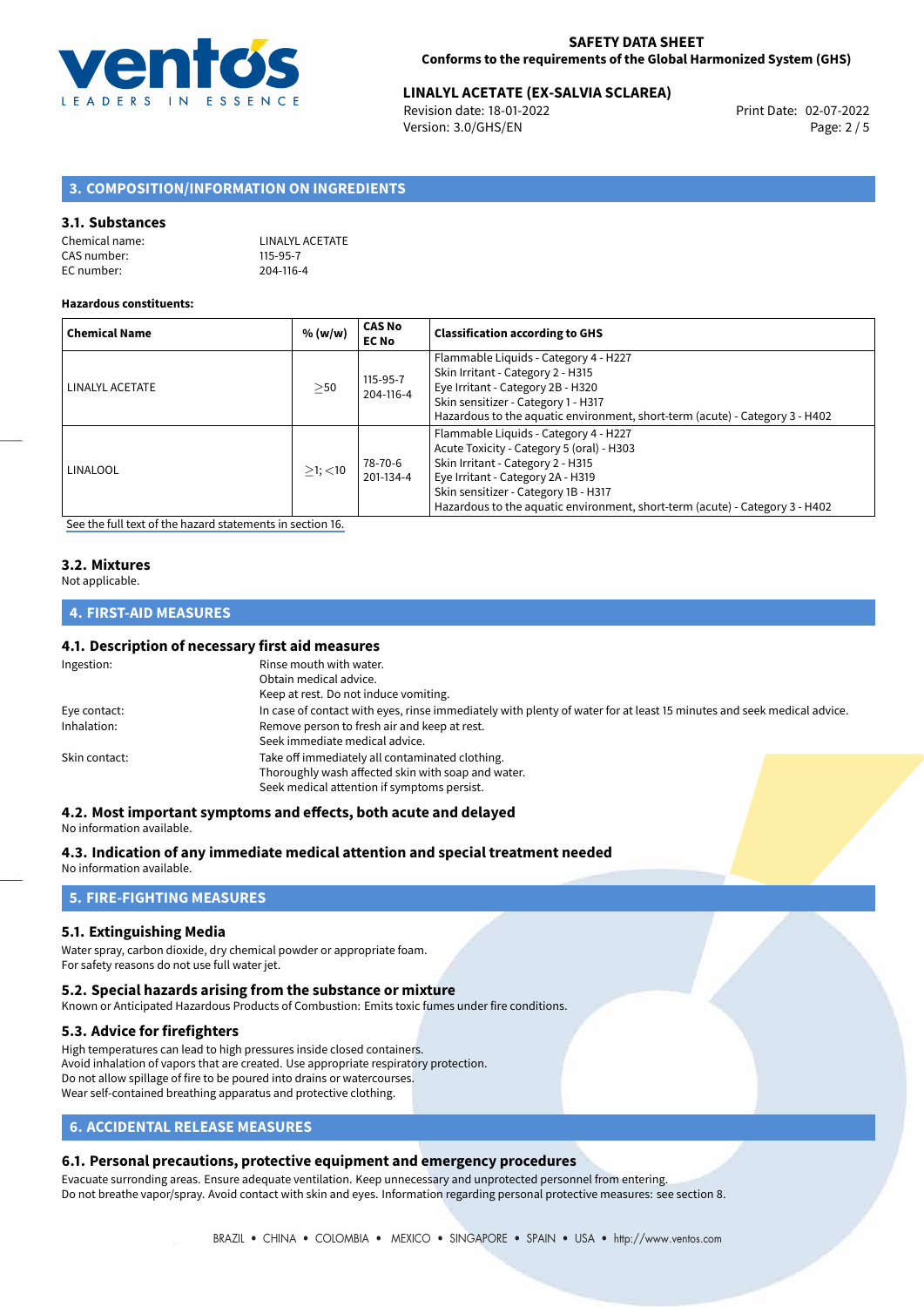

# **LINALYL ACETATE (EX-SALVIA SCLAREA)**<br>Revision date: 18-01-2022<br>Print Date: 02-07-2022

Revision date: 18-01-2022 Version: 3.0/GHS/EN Page: 3 / 5

# **6.2. Environmental precautions**

To avoid possible contamination of the environment, do not discharge into any drains, surface waters or groundwaters.

#### **6.3. Methods and materials for containment and cleaning up**

Cover with an inert, inorganic, non-combustible absorbent material (e.g. dry-lime, sand, soda ash). Place in covered containers using non-sparking tools and transport outdoors. Avoid open flames or sources of ignition (e.g. pilot lights on gas hot water heater). Ventilate area and wash spill site after material pickup is complete.

#### **6.4. Reference to other sections**

Information regarding exposure controls, personal protection and disposal considerations can be found in sections 8 and 13.

# **7. HANDLING AND STORAGE**

### **7.1. Precautions for safe handling**

Do not store or handle this material near food or drinking water. Do not smoke. Avoid contact with the eyes, skin and clothing. Wear protective clothing and use glasses. Observe the rules of safety and hygiene at work. Keep in the original container or an alternative made from a compatible material.

#### **7.2. Conditions for safe storage, including any incompatibilities**

Store in tightly closed and preferably full containers in a cool, dry and ventilated area, protected from light. Keep away from sources of ignition (e.g. hot surfaces, sparks, flame and static discharges). Keep away from incompatible materials (see section 10).

# **7.3. Specific end use(s)**

No information available.

# **8. EXPOSURE CONTROLS AND PERSONAL PROTECTION**

# **8.1. Control parameters**

Components with occupational exposure limits:

| <b>Chemical Name</b> | <b>CAS No</b> | Norm.       |        |     | 15 min.<br>8 hr.  |                    |     |      |
|----------------------|---------------|-------------|--------|-----|-------------------|--------------------|-----|------|
|                      |               |             |        | ppm | mg/m <sup>3</sup> |                    | ppm | mg/m |
| <b>LINALOOL</b>      | 78-70-6       | ES (España) | VLA-ED |     |                   | $\Gamma$<br>VLA-EC |     |      |

#### **8.2. Exposure controls**

Measures should be taken to prevent materials from being splashed into the body.

Provide adequate ventilation, according to the conditions of use. Use a mechanical exhaust if required.

#### **8.3. Individual protection measures, such as personal protective equipment**

| Eye/Face protection:             | Chemical safety goggles are recommended. Wash contaminated goggles before reuse.                                                      |
|----------------------------------|---------------------------------------------------------------------------------------------------------------------------------------|
| <b>Hand Protection:</b>          | Chemical-resistant gloves are recommended. Wash contaminated gloves before reuse.                                                     |
| Body protection:                 | Personal protective equipment for the body should be selected based on the task being performed and the risks<br>involved.            |
| <b>Respiratory Protection:</b>   | In case of insufficient ventilation, use suitable respiratory equipment.                                                              |
| Environmental exposure controls: | Emissions from ventilation or process equipment should be checked to ensure they comply with environmental<br>protection legislation. |
|                                  | In some cases, filters or engineering modifications to the process equipment will be necessary to reduce emissions to                 |
|                                  | acceptable levels.                                                                                                                    |

# **9. PHYSICAL AND CHEMICAL PROPERTIES**

# **9.1. Information on basic physical and chemical properties**

| Appearance:                      | Liguid               |
|----------------------------------|----------------------|
| Colour:                          | Conforms to standard |
| Odour:                           | Conforms to standard |
| Odour theshold:                  | Not determined       |
| pH:                              | Not determined       |
| Melting point/freezing point:    | $\leq 0$             |
| Boling point/boiling range (°C): | 220                  |
| Flash point:                     | $85^{\circ}$ C       |
| Evaporation rate:                | Not determined       |
| Flammability:                    | Not determined       |
|                                  |                      |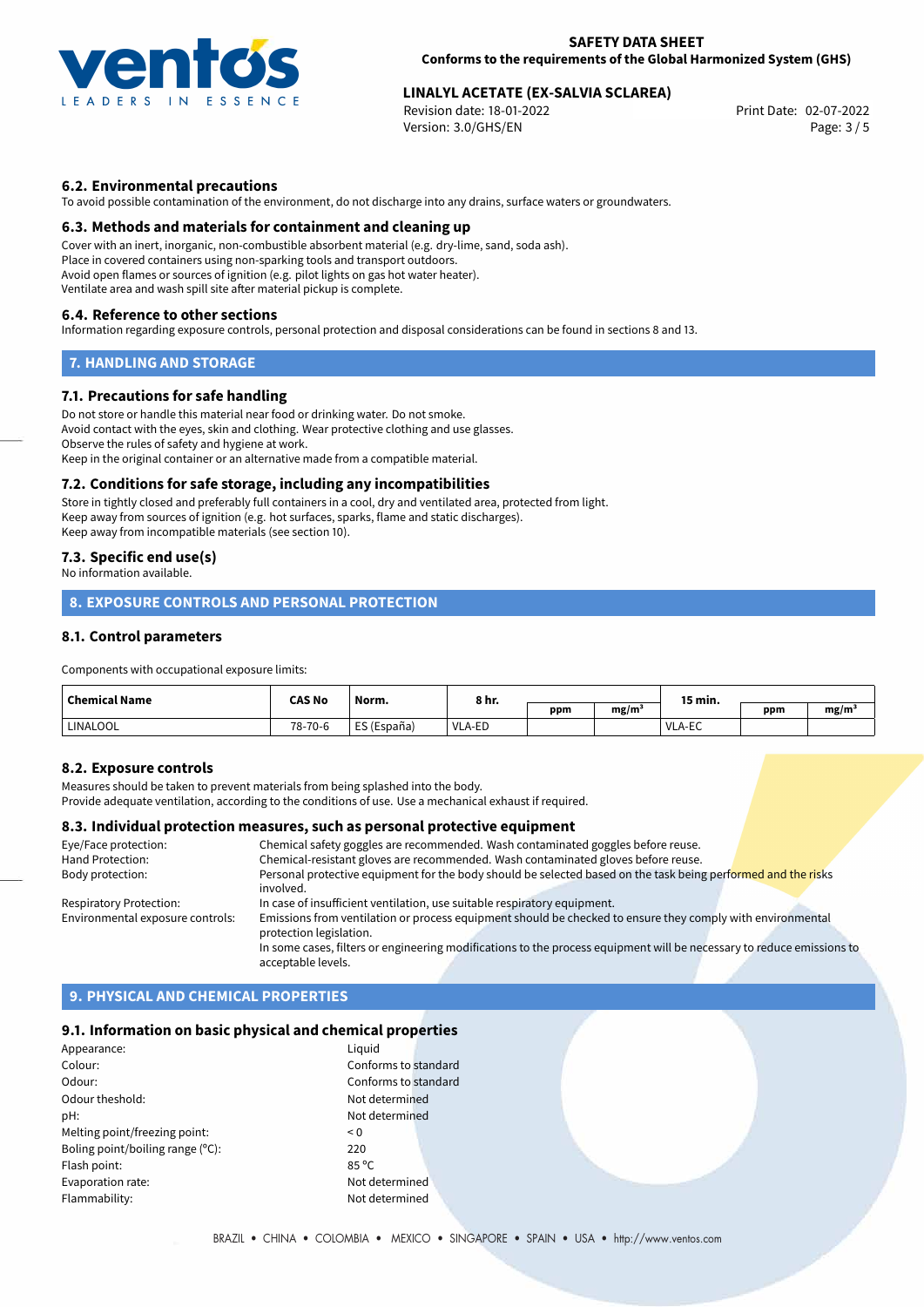

# **LINALYL ACETATE (EX-SALVIA SCLAREA)**<br>Revision date: 18-01-2022<br>Print Date: 02-07-2022

Revision date: 18-01-2022 Version: 3.0/GHS/EN Page: 4 / 5

Lower flammability/Explosive limit: Not determined Upper flammability/Explosive limit: Not determined Vapour pressure: Vapour pressure: Vapour Density: Not determined Density: 0,895−0,905 g/mL (20<sup>o</sup>C)<br>Relative density: 0.895−0.905 (20<sup>o</sup>C) Relative density: 0,895−0,905 (20°C)<br>Water solubility: 0,895−0,905 (20°C) Solubility in other solvents: SOLUBLE IN ETHANOL Partition coefficient n-octanol/water: Not determined Auto-ignition temperature: Not determined Decomposition temperature: Not determined Viscosity, dynamic: Not determined Viscosity, kinematic: Not determined Explosive properties: Not determined Oxidising properties: NONE EXPECTED

INSOLUBLE IN WATER

# **10. STABILITY AND REACTIVITY**

#### **10.1. Reactivity**

No hazardous reactions if stored and handled as prescribed/indicated.

#### **10.2. Chemical stability**

The product is stable if stored and handled as prescribed/indicated.

#### **10.3. Possibility of hazardous reactions**

No hazardous reactions if stored and handled as prescribed/indicated.

#### **10.4. Conditions to Avoid**

Conditions to Avoid: Excessive heat, flame or other ignition sources.

#### **10.5. Incompatible materials**

Avoid contact with strong acids and bases and oxidizing agents.

#### **10.6. Hazardous decomposition products**

During combustion may form carbon monoxide and unidentified organic compounds.

# **11. TOXICOLOGICAL INFORMATION**

| Acute toxicity                    | Based on the data available, the criteria for classification are not met. |  |  |
|-----------------------------------|---------------------------------------------------------------------------|--|--|
| Skin corrosion/irritation         | Causes skin irritation.                                                   |  |  |
| Serious eye damage/irritation     | Causes serious eye irritation.                                            |  |  |
| Respiratory or skin sensitisation | May cause an allergic skin reaction.                                      |  |  |
| Germ cell mutagenicity            | Based on the data available, the criteria for classification are not met. |  |  |
| <b>Carcinogenicity</b>            | Based on the data available, the criteria for classification are not met. |  |  |
| <b>Reproductive toxicity</b>      | Based on the data available, the criteria for classification are not met. |  |  |
| <b>STOT-single exposure</b>       | Based on the data available, the criteria for classification are not met. |  |  |
| STOT-repeated exposure            | Based on the data available, the criteria for classification are not met. |  |  |
| Aspiration hazard                 | Based on the data available, the criteria for classification are not met. |  |  |

# **12. ECOLOGICAL INFORMATION**

#### **12.1. Toxicity**

**Assessment:** Harmful to aquatic life. **Experimental/calculated data:** No information available.

#### **12.2. Degradability**

No information available.

**12.3. Bioaccumulative potential** No information available.

**12.4. Soil mobility** No information available.